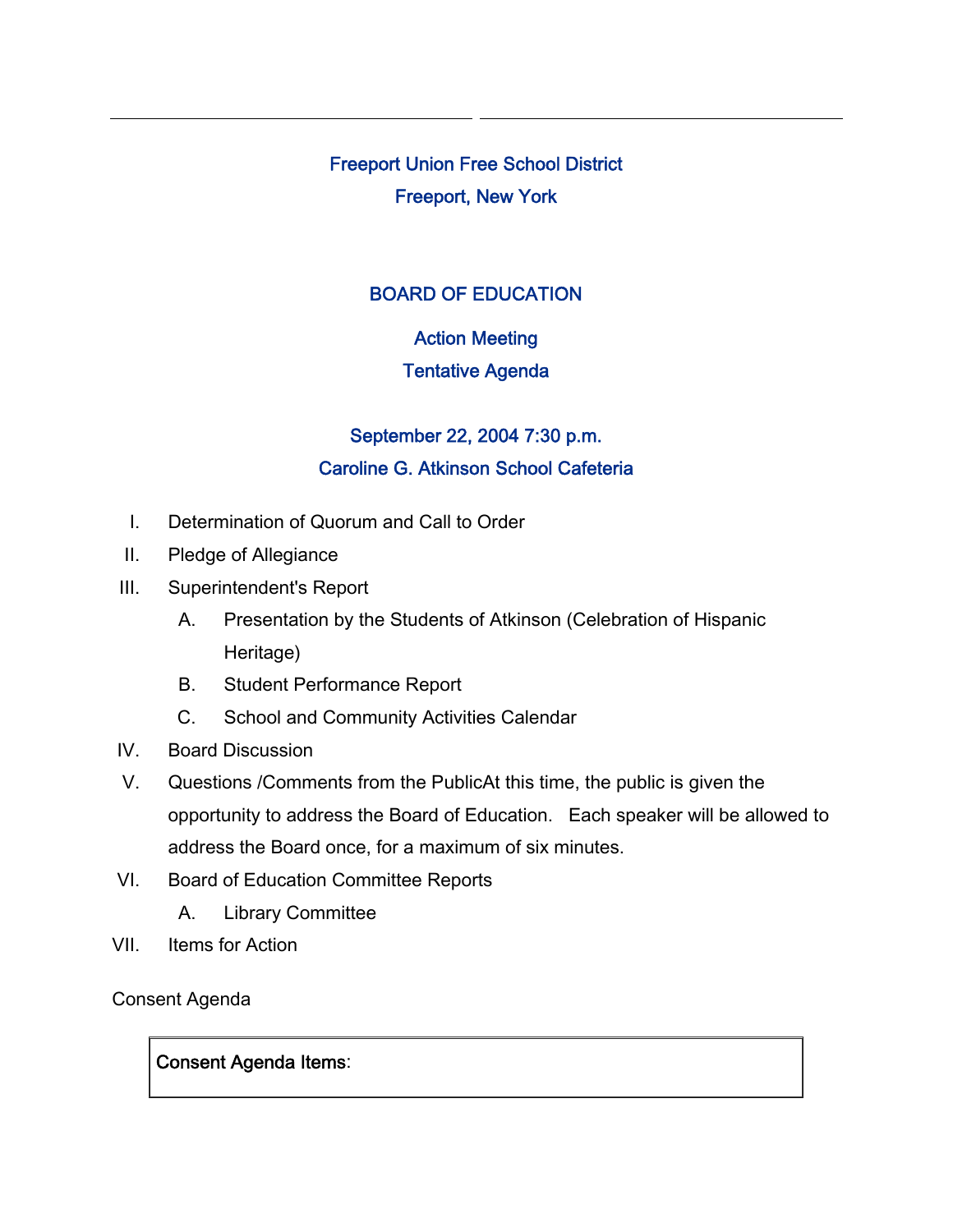BE IT RESOLVED that the Board of Education of the Freeport Union Free School District hereby approves the following items; A; B (I, 2, 3, 4, 5); C (1).

A. Consent - Approve

Acceptance of the Minutes:

August 11, 2004 , August 18, 2004

B. Consent - Approve

### Personnel Action

- 1. Request for Leave of Absence
- 2. Change of Status
- 3. Resignation of Staff
- 4. Termination of Staff
- 5. Appointment of Staff
- C. Consent Approve

#### Finance

- 1. Acceptance of Gifts
- D. Other Items for Action

#### Finance

- 4. Budget Transfer
- 5. Bid Award for Capital Projects
- E. Other Reports to the Board
	- 1. Calendar of Events September 22, 2004 through October 20,